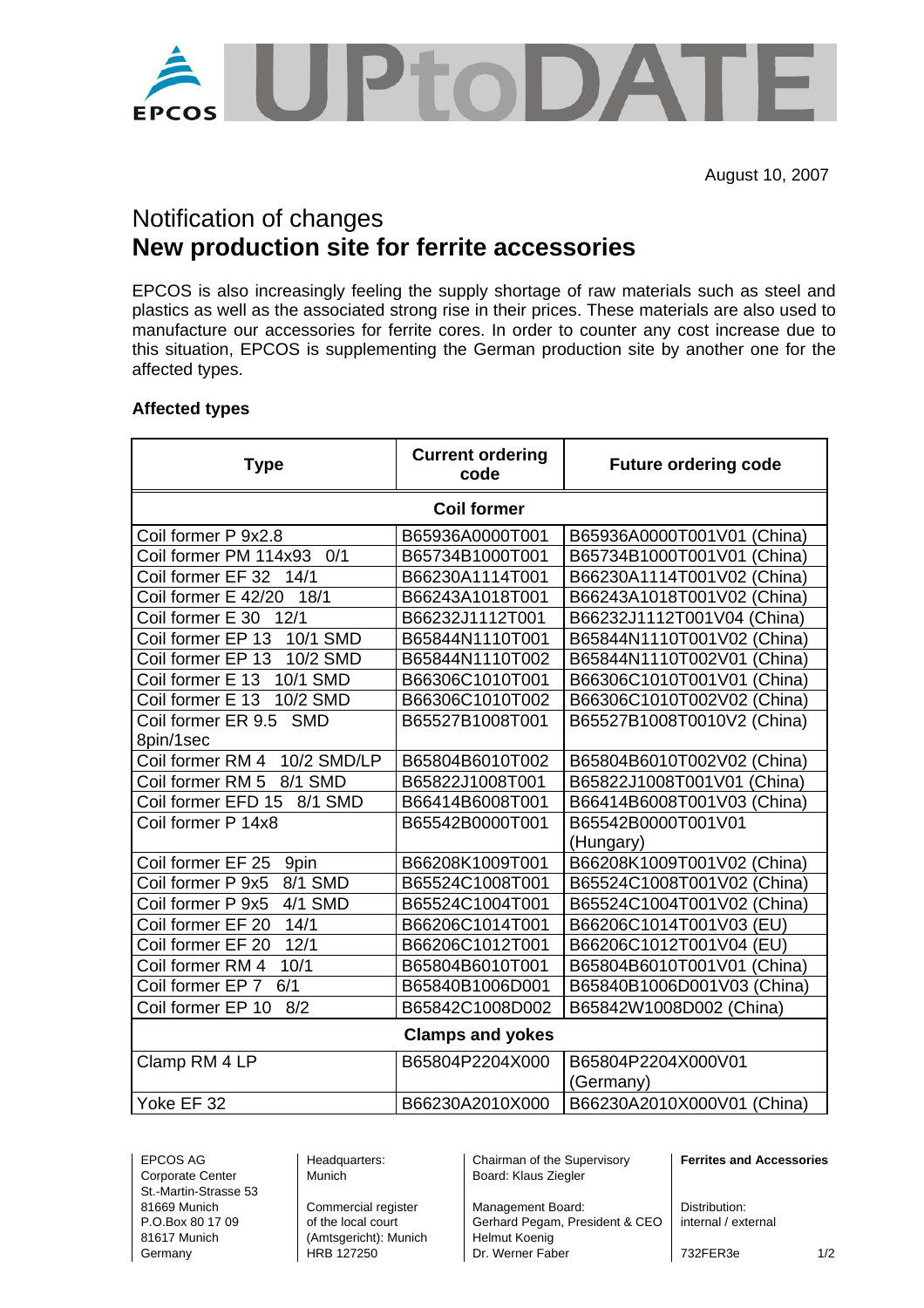

| <b>Type</b>               | <b>Current</b><br>ordering code | <b>Future ordering code</b> |  |  |  |  |  |  |
|---------------------------|---------------------------------|-----------------------------|--|--|--|--|--|--|
| Cover caps                |                                 |                             |  |  |  |  |  |  |
| Cover cap E 6.3           | B66301C2000X000                 | B66301C2000X000V01 (China)  |  |  |  |  |  |  |
| Cover cap EFD 15          | B66414A7000X000                 | B66414A7000X000V01 (China)  |  |  |  |  |  |  |
| <b>Insulating washers</b> |                                 |                             |  |  |  |  |  |  |
| Insulating washer RM 5    | B65806A5000X000V01              | B65806A5000X000V02 (China)  |  |  |  |  |  |  |
| Insulating washer P 22x13 | B65662A5000X000V01              | B65662A5000X000V02 (China)  |  |  |  |  |  |  |
| Insulating washer P 36x22 | B65612A5000X000V01              | B65612A5000X000V02 (China)  |  |  |  |  |  |  |
| Insulating washer P 14x8  | B65542A5000X000V01              | B65542A5000X000V02 (China)  |  |  |  |  |  |  |
| Insulating washer P 30x19 | B65702A5000X000V01              | B65702A5000X000V02 (China)  |  |  |  |  |  |  |
| Insulating washer P 26x16 | B65672B5000X000V01              | B65672B5000X000V02 (China)  |  |  |  |  |  |  |
| Insulating washer RM 6    | B65808A5000X000                 | B65808A5000X000V02 (China)  |  |  |  |  |  |  |
| Insulating washer RM 10   | B65814B5000X000                 | B65814B5000X000V02 (China)  |  |  |  |  |  |  |
| Insulating washer RM 7    | B65820A5000X000                 | B65820A5000X000V02 (China)  |  |  |  |  |  |  |
| Insulating washer RM 8    | B65812A5000X000V01              | B65812A5000X000V02 (China)  |  |  |  |  |  |  |

The affected types will be marked with an extended ordering code and the origin designation as shown in the above list. This country of origin is being added to the current designation *Made in Germany*. The products from both countries of origin are identical in technical terms.

### **Availability**

Until further notice, these products will be supplied in parallel from both production sites. They can be distinguished by the extended ordering code and the designation of the country of origin on the product packaging label. Samples are available upon request.

#### **Pricing**

This measure assures price stability for the products concerned.

**Enclosure** Notification of changes (PCN)

**Contact** Ralf Schiffel, IN FER PM, Mch M/An

**Customers should address inquiries straight to their EPCOS sales contacts.**

Corporate Center | Munich | Board: Klaus Ziegler St.-Martin-Strasse 53

81617 Munich (Amtsgericht): Munich Helmut Koenig<br>Germany HRB 127250 Dr. Werner Fab

EPCOS AG Headquarters: Chairman of the Supervisory **Ferrites and Accessories** 

81669 Munich Commercial register Management Board: Distribution: P.O.Box 80 17 09 of the local court Gerhard Pegam, President & CEO | Internal / external Germany **HRB 127250** Dr. Werner Faber 732FER3e 2/2